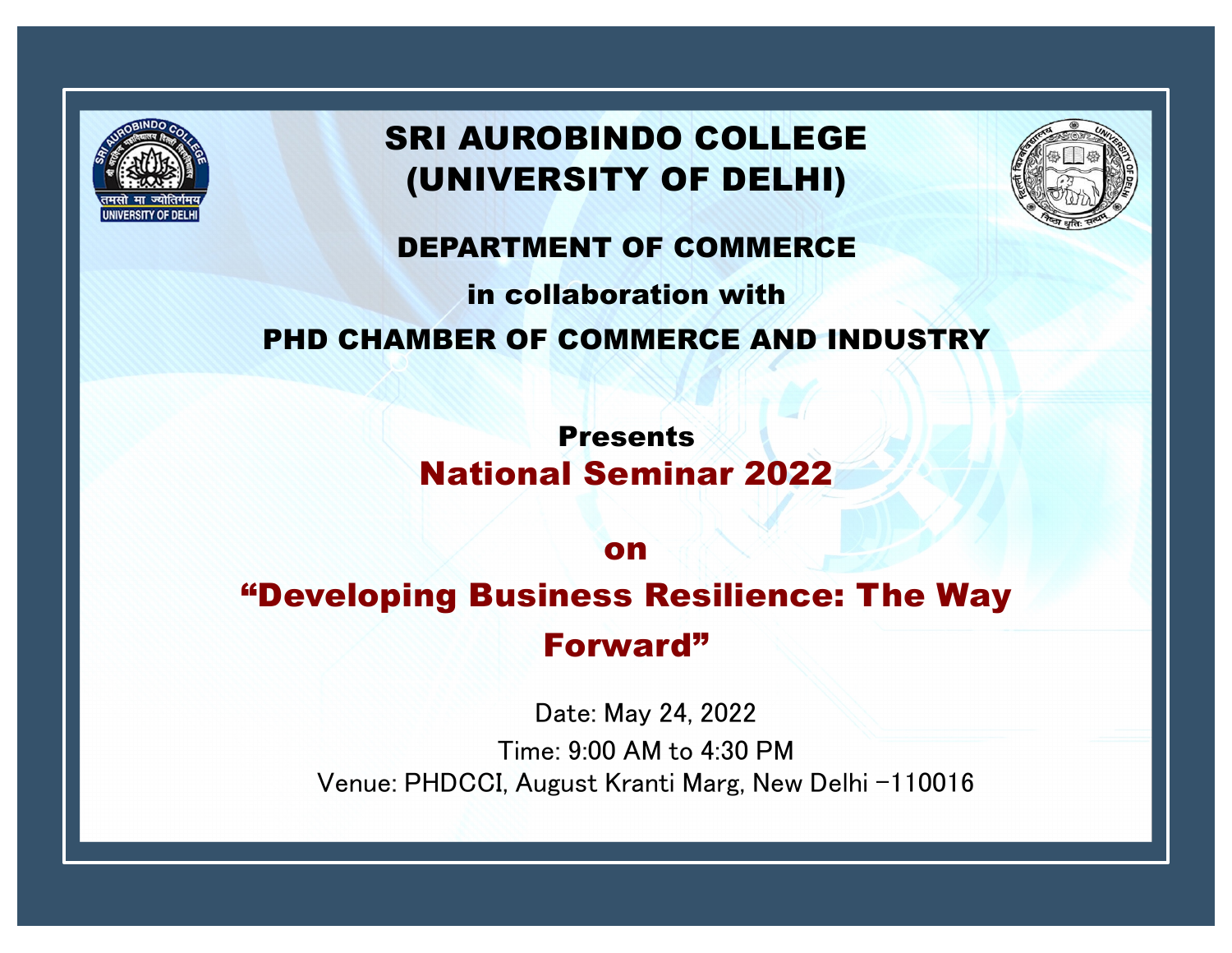#### **ABOUT THE COLLEGE**

Sri Aurobindo College was established in 1972, the birth centenary of the philosopher, patriot- poet, Sri Aurobindo as a constituent college of the University of Delhi. The college inculcates the ideals of Sri Aurobindo and believes that an active commitment towards excellence is fundamental to the process of education. The college is committed towards building a student-centered environment and is dedicated to education covering a broad spectrum.

#### **ABOUT THE DEPARTMENT**

Department of Commerce, a premier department of the college, has been there since its inception. Offering B.Com (Hons) and B.Com, the department emphasizes on an interactive teacher-learner environment. The department actively organises national seminars, conventions, talks, guest lectures, discussions, workshops, outstation trips, as well as the annual festival for holistic development of the students.

#### **ABOUT THE PHD CHAMBER OF COMMERCE AND INDUSTRY**

PHD Chamber of Commerce and Industry (PHDCCI), established in 1905, is a proactive National Apex Chamber working for the promotion of industry, trade and entrepreneurship. With its researchbased policy advocacy role, the Chamber is committed to contribute towards socio- economic development and capacity building in several fields. PHD Chamber of Commerce and Industry is one of the Premier Chambers in India to have been accredited with "Diamond Grade" by NABET(QCI), at national and international level. Headquartered in Delhi, PHD Chamber provides customised and value-added knowledge and in- formation on matters ranging from business opportunities to important policy changes and their impact.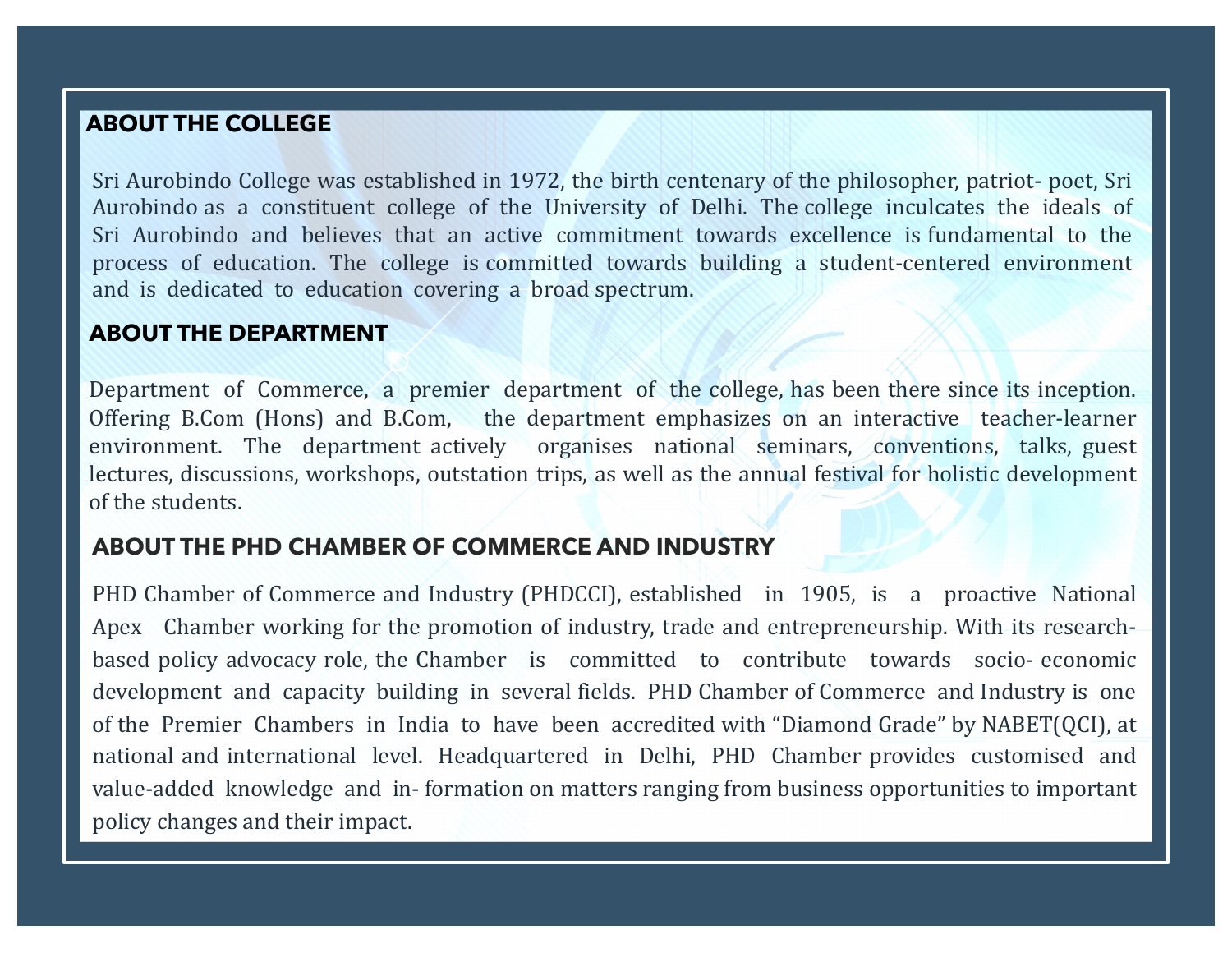#### **ABOUT THE SEMINAR**

In the past two years, it has been witnessed loud and clear that catastrophic events will grow more frequently with time. In a world where future is uncertain and change comes fast, companies need to look beyond short-term performance and basic organizational health. This year's seminar has thus been planned to set a stage for deliberations on a very crucial theme which has been sub-divided into following three sub-themes:

- *Operational and Financial Resilience*
- *Customer Resilience*
- *Workforce Resilience*

The first sub-theme seeks to highlight the need for organisations to revisit their supply base and digitize their operations quickly for stronger growth. It would also discuss financial resilience that has long been an indispensable contributor to the potential success of business firms. The second sub-theme has been carefully chosen to deliberate upon the means of delivering customer service in a resilient and flexible manner in order to meet the changing customer expectations. The final subtheme targets to discuss the importance of a resilient and healthy work environment where organisations practice empathetic leadership, provide resilience training and develop the total culture of resilience for achieving unwavering and strong workforce. Thus, the seminar shall have a direct impact on the society's outlook of business and vice-versa through the discussions with experts from the government, industry and academia. It is also anticipated that the outcomes of seminar shall prove to be fruitful for students, researchers, policy-makers and regulators.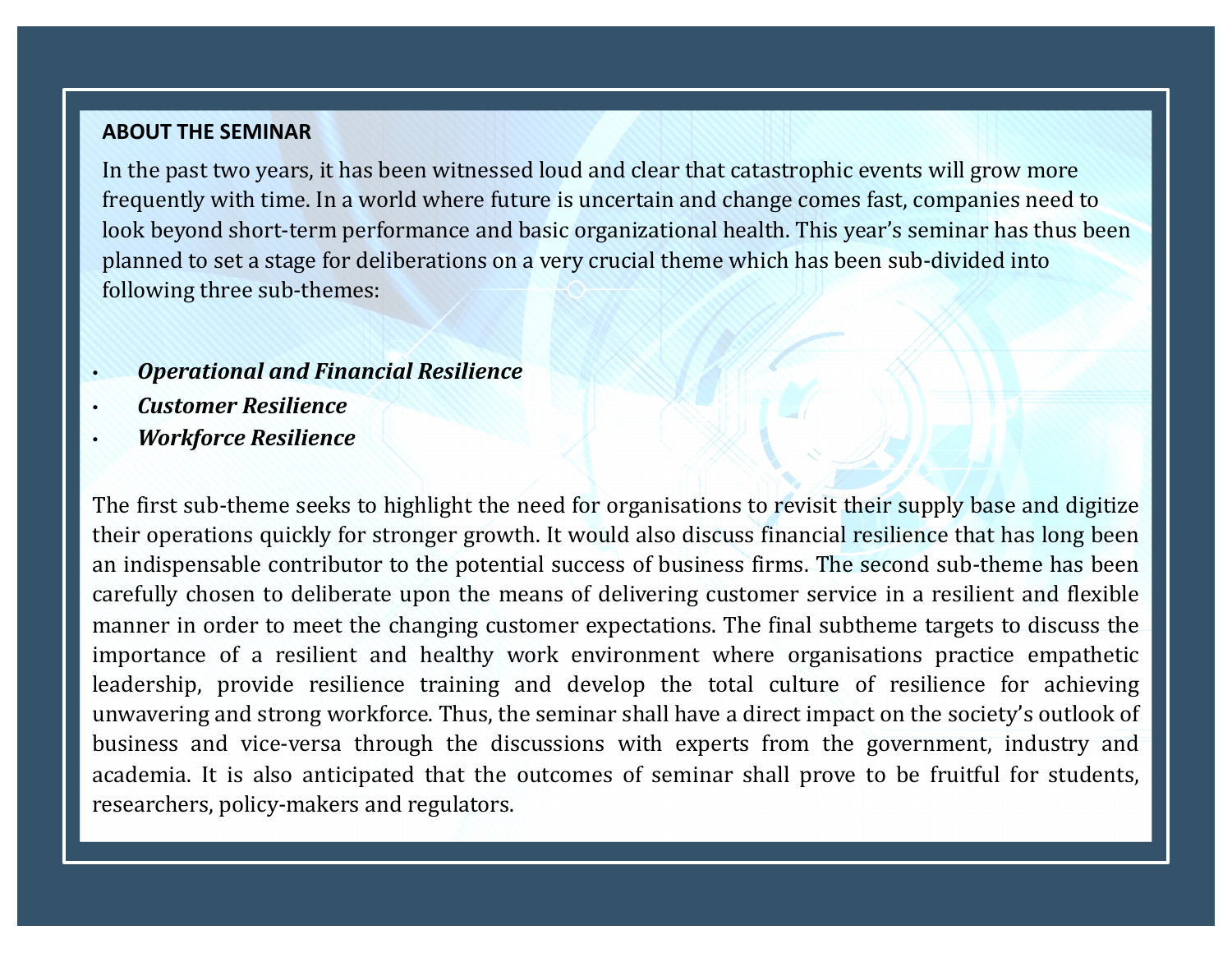### **REGISTRATION DETAILS**

*Fee - Rs. 500*

## *Mode of payment*

The registration fee can be paid by any one of the following mode:

•By NEFT/RTGS as per the details:

**Account Holder Name: Sri Aurobindo College Day Boys Account Type: Saving**

**Account Number: 8462101000020**

**Branch: Sri Aurobindo College, Malviya Nagar** 

## **IFSC Code: CNRB0008462**

•In the form of Cheque/Demand Draft in favour of "Principal, Sri Aurobindo College", payable at Delhi to be sent at: **The Principal, Sri Aurobindo College, Malviya Nagar, New Delhi – 110017,** or

The registration form can be filled using the following link: **https://forms.gle/KWeYTPdxoyW8k9TWA**